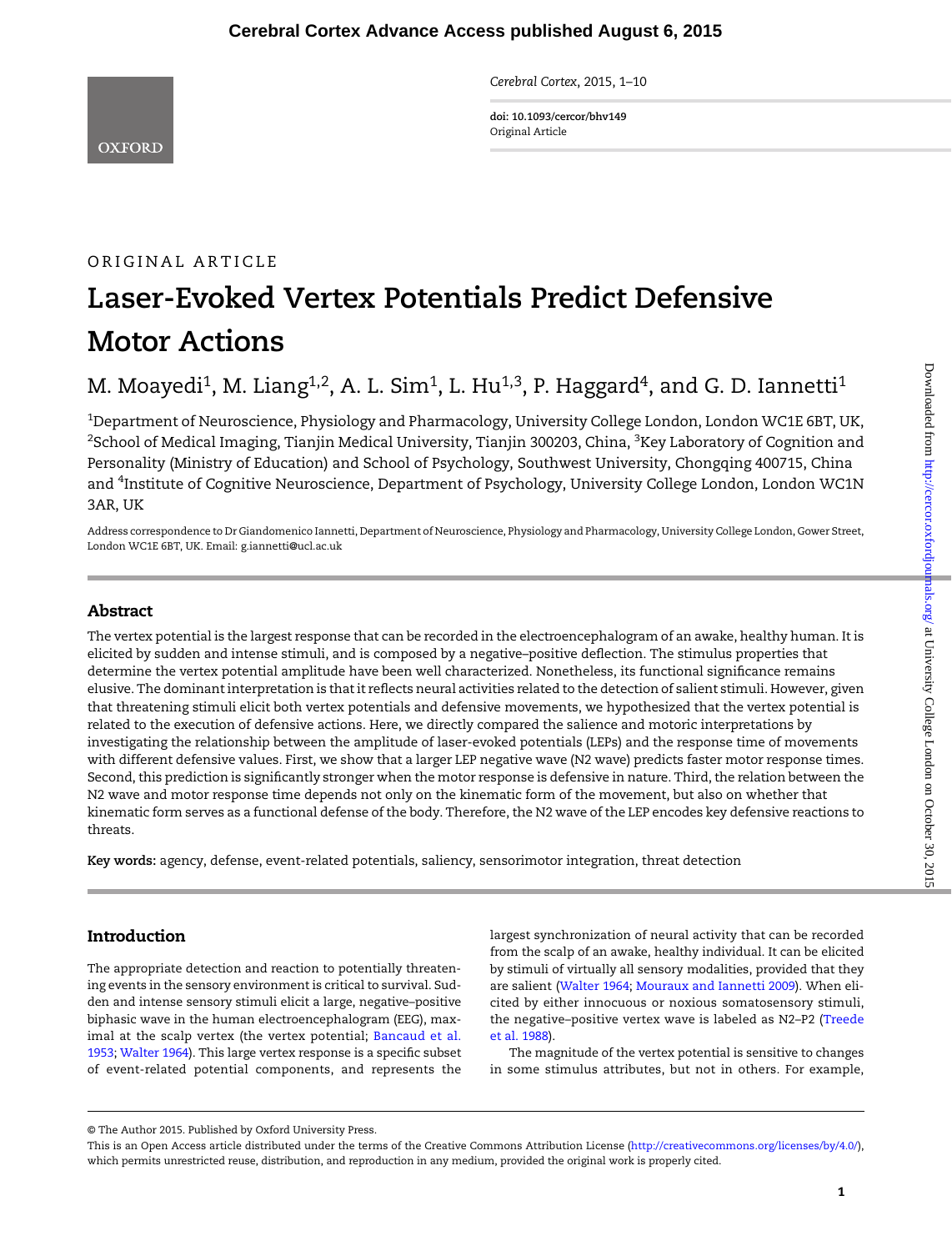increases in the energy of a somatosensory stimulus increase N2 amplitude, whereas decreases in stimulus energy and small displacements have little effect [\(Torta et al. 2012;](#page-9-0) [Ronga et al. 2013](#page-9-0)). Therefore, it has been posited that the N2 wave of the vertex potential reflects the detection of potential threats in the sensory environment ([Ritter et al. 1968;](#page-9-0) [Fruhstorfer 1971;](#page-8-0) [Legrain et al.](#page-8-0) [2011](#page-8-0); [Valentini et al. 2011;](#page-9-0) [Ronga et al. 2013\)](#page-9-0).

Nonetheless, despite extensive characterization of the stimulus properties that elicit vertex potentials and influence their amplitude, as well as their brain generators ([Mouraux and](#page-8-0) [Iannetti 2009\)](#page-8-0), it is not known whether and how a vertex potential is useful. In cognitive psychophysiology research, the dominant interpretation is based on salience: The vertex potential reflects the detection of salient stimuli in the sensory environment [\(Walter 1964](#page-9-0); [Carmon et al. 1976\)](#page-8-0).

However, the vertex potential might also reflect neural activities important for initiating defensive motor responses to threat. This view receives compelling evidence from the fact that potentially threatening stimuli elicit both vertex potentials and defensive or protective movements ([Graziano and Cooke 2006\)](#page-8-0). These defensive movements are not only limited to reflexive and stereotyped subcortical motor responses (such as the flexion reflex; [San](#page-9-0)[drini et al. 2005](#page-9-0)), but also include cortically mediated, flexible and purposeful secondary reactions to a potential threat, occurring sometime after the vertex potential. Distinguishing between these interpretations of the functional significance of the vertex potential requires identifying specific criteria for defense behaviors. We suggest 2 candidate criteria: The spatial organization of the response (defensive behaviors should withdraw from a threatening stimulus, not approach it; [Denny-Brown 1966;](#page-8-0) [Vilensky and](#page-9-0) [Gilman 1997](#page-9-0)), and the affective impact of the response (defensive behaviors should mitigate harm, either actual or potential).

In this study, we directly compare the salience and motoric interpretations of the vertex potential, by investigating the relationship between the amplitude of vertex potentials elicited by nociceptive-specific laser stimuli and defensive motor responses. Specifically, we compared responses triggered by equally salient stimuli—which had different defensive values according to both the spatial organization criterion and the harm reduction criterion mentioned above. In a first experiment, we tested whether variability across trials in laser-evoked potential (LEP) amplitude predicts motor response time better when the motor response is defensive, or when it does not have a defensive value. In a second experiment, we tested whether the relation between LEP amplitude and response time differs between 2 movements that are kinematically identical, but have different harm reduction values.

# Materials and Methods

#### Subjects

Forty-two healthy subjects participated in the study, which comprised 2 separate experiments. Twenty subjects (12 women) aged 20–37 years (mean  $\pm$  SD = 27  $\pm$  4.5 years) participated in Experiment 1, and 22 healthy subjects (8 women) aged 19–44 years (mean  $\pm$  SD = 25  $\pm$  6.3) participated in Experiment 2. All subjects provided written informed consent, and the experimental procedures were approved by the local ethics committee.

#### Laser Stimulation (Experiments 1 and 2)

Noxious radiant heat pulses (4 ms duration) were generated by an infrared neodymium: yttrium-aluminum-perovskite (Nd : YAP) laser with a wavelength of 1.34 µm (Electronic Engineering, Florence, Italy). The laser beam was transmitted through an optic fiber, and its diameter at the target site set at approximately 6 mm (28 mm<sup>2</sup>). All laser stimuli were delivered on the dorsum of the right hand, and a He–Ne laser indicated the area to be stimulated. Before starting each experiment, we delivered a small number of low-energy laser pulses to the dorsum of the right hand to familiarize the subjects with the stimuli.

In Experiment 1, we used 2 stimulus intensities, individually adjusted to elicit the following average ratings of pricking pain: 3/10 (intensity "low":  $3.0 \pm 0.5$  J) and 6/10 (intensity "high":  $3.5 \pm$ 0.5 J). We used a 0–10 rating scale, where 0 is "not painful at all" and 10 is "the worst pain imaginable" [\(Jensen et al. 1994](#page-8-0)).

In Experiment 2, we also used 2 stimulus intensities, individually adjusted to elicit the same 2 ratings of pricking pain: 3/10 (intensity "low":  $3.7 \pm 0.4$  J) and  $6/10$  (intensity "high":  $4.1 \pm 0.4$  J).

#### Electrical Stimulation (Experiment 2)

Electrical stimuli were delivered using a surface bipolar electrode placed on the median nerve at the left wrist. They consisted of 500-ms long trains of electrical pulses at a frequency of 500 Hz. The duration of each pulse was 200 µs. The mean intensity of the stimulation was  $6.6 \pm 3.4$  mA. This intensity was individually adjusted to elicit an aversive sensation of 6.5/10. We used a 0–10 scale, where 0 is "not aversive" and 10 is "the most aversive imaginable."

# Experimental Design and Psychophysics

In both experiments subjects sat comfortably, with their arms resting on a table placed in front of them, in a dimly lit, temperature-controlled room (Figs [1](#page-2-0) and [2](#page-2-0)). Subjects were asked to focus on the laser stimuli, keep their eyes open and their gaze on a fixation cross (1.5  $\times$  1.5 cm) placed at approximately 30 cm and 45° below eye level, about 20 cm to the left of the midline.

#### Experiment 1

The experiment consisted of a single recording session, divided into 4 blocks. In each block, we delivered 50 laser stimuli, 25 at low intensity and 25 at high intensity, on the right hand dorsum. The order of stimuli was pseudorandom, and the interstimulus interval ranged between 13 and 17 s (rectangular distribution). Subjects were required to keep their right hand approximately 40 cm from the body, at midline (Fig. [1](#page-2-0)). Subjects were instructed to react as fast as possible when they felt the laser stimulus, by pressing a response button (Fig. [1\)](#page-2-0). In 2 of the 4 blocks ("reach" condition), the button was placed approximately 60 cm from the body, at midline (i.e., ∼20 cm further away from the hand stimulation position). In the other 2 blocks ("withdraw" condition), the button was placed approximately 10 cm from the body, at midline (i.e., ∼30 cm closer to the body with respect to the hand). The position of the 2 buttons was adjusted in each subject to achieve similar response times in the "reach" and "withdraw" conditions. This adjustment was based on a preliminary recording of response times to 20 stimuli (10 in the "reach" and 10 in the "withdraw" condition) delivered at an energy level halfway between the low and the high energies used in the main experiment. Therefore, to match reaction times in the "reach" and "withdraw" conditions, the distances between the response button and the hand stimulation position were different: In the "withdraw" condition, the distance was approximately 10 cm greater. The order of recording blocks was alternated within subject, and balanced across subjects. Response times, defined as the time occurring between stimulus onset and the button press, were recorded using an in-house script running under Matlab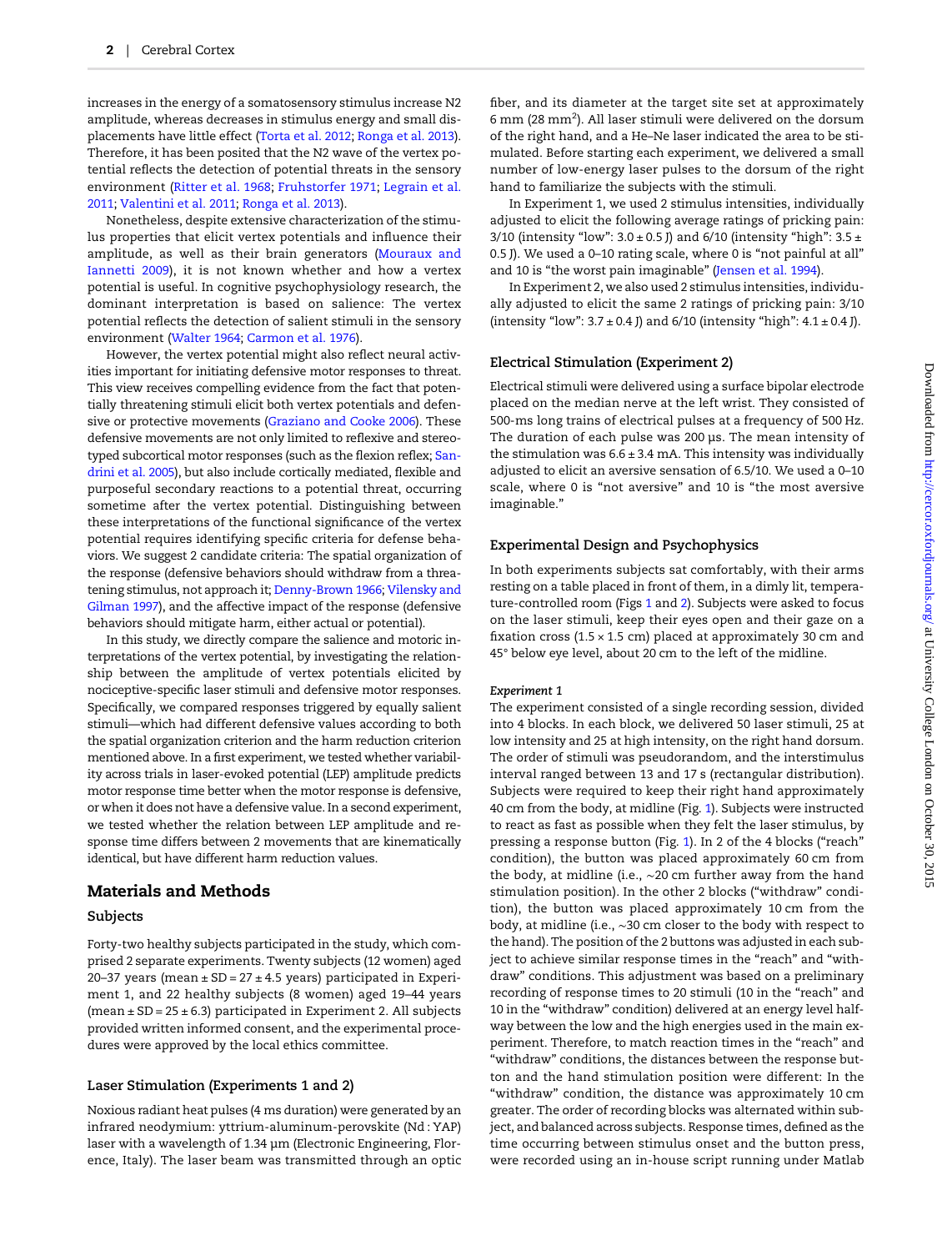<span id="page-2-0"></span>

Figure 1. Design of Experiment 1. Participants performed a motor task in response to nociceptive laser stimulation of the right hand, while EEG was recorded. They were instructed to react as fast as possible when they felt the stimulus, by pressing a response button with the stimulated hand. In the "withdraw" condition, the button was placed approximately 10 cm from the body, at midline (i.e., ∼30 cm closer to the body with respect to the stimulated hand). In the "reach" condition, the button was placed ∼60 cm from the body, at midline (i.e., ∼20 cm further away from the hand stimulation position). Response times were defined as the time occurring between stimulus onset and the button press. Participants were instructed to provide a rating of the perceived pain intensity approximately 3 s after each trial. Trial-by-trial ratings, response times, and their interaction were used in a multiple linear regression that tested the relationship between these variables and vertex potential amplitude (see equation). These regression coefficients ( $\beta_{\rm Int}$  and  $\beta_{\rm Resp}$ ) were compared between conditions.



Figure 2. Design of Experiment 2. Participants performed a motor task in response to nociceptive laser stimulation of the right hand, while EEG was recorded. They were instructed to react as fast as possible when they felt the stimulus, by pressing a response button with the stimulated hand. The response button was placed approximately 10 cm from the body, at midline (i.e., ∼30 cm closer to the body with respect to the stimulated hand). In the "punishment" condition, the press of the response button immediately triggered an intense electrical stimulation of the left wrist. In the "control" condition, the electrical stimulation was not time-locked to the press of the response button; instead, it was delivered randomly, between 1 and 8 s after the button press. As in Experiment 1 (Fig. 1), participants were instructed to rate the intensity of the painful sensation elicited by the laser stimulus after each trial. Trial-by-trial ratings, response times, and their interaction were used in a multiple linear regression that tested the relationship between these variables and vertex potential amplitude.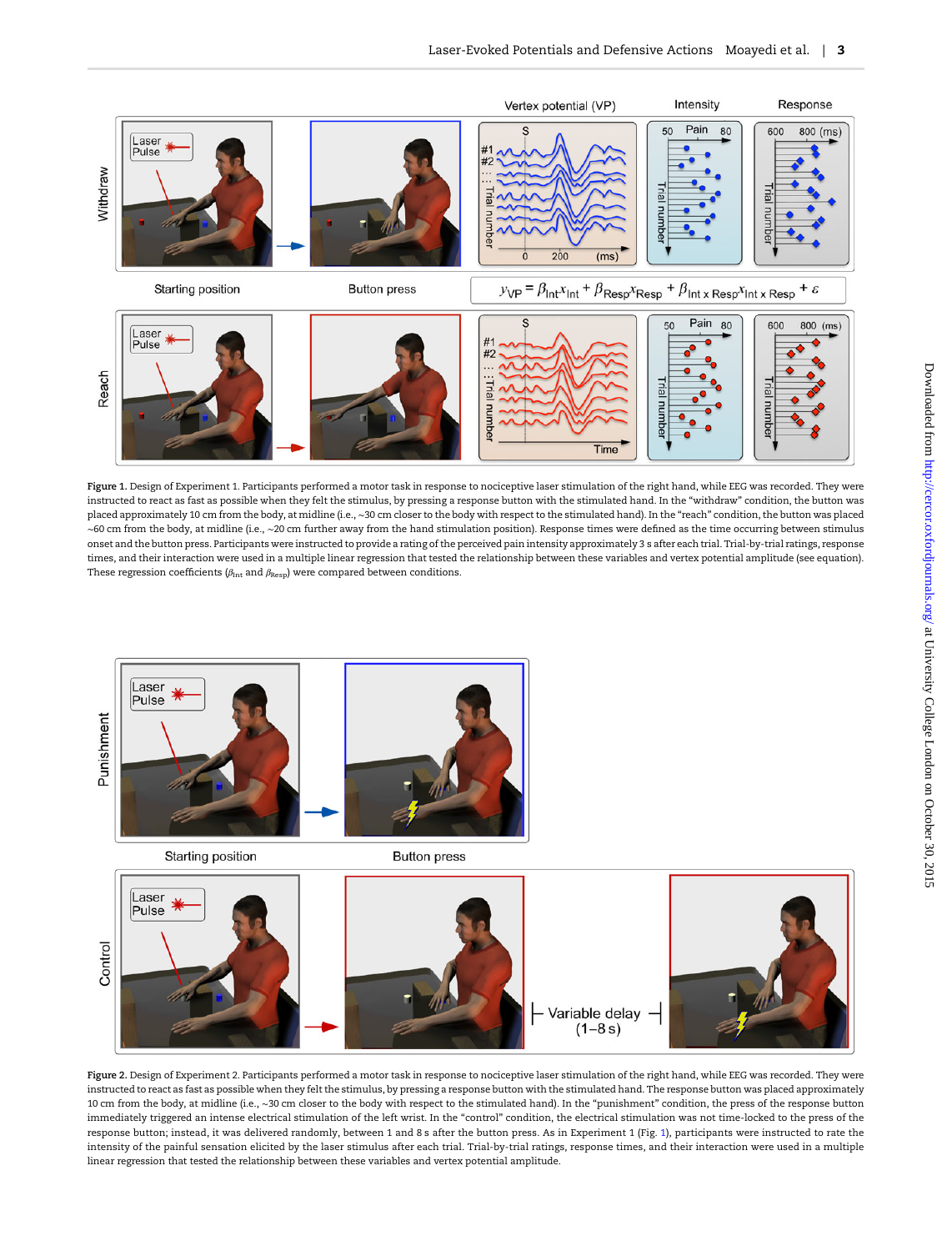(version 7.5.0, Mathworks, Nantick, MA, USA). Subjects were instructed to provide a verbal rating of the subjective pain intensity approximately 3 s after each trial, and then return the hand to the stimulation position.

After the subject returned their hand to the stimulation position for the following trial, the laser beam was displaced to avoid stimulating the same spot and to prevent nociceptor fatigue or sensitization. Since variations in baseline skin temperature may affect pain perception ([Tjolsen et al. 1988\)](#page-9-0), we used an infrared thermometer to ensure that hand temperature remained constant across blocks.

#### Experiment 2

Experiment 2 also consisted of a single recording session, divided into 4 blocks. In each block, we delivered 50 laser stimuli, 25 at low intensity and 25 at high intensity, on the right hand dorsum. The order of stimuli was pseudorandom, and the interstimulus interval ranged between 9 and 13 s (rectangular distribution). Subjects were required to keep their hand on a switch placed approximately 40 cm from the body, at midline (Fig. [2](#page-2-0)). Subjects were instructed to react as fast as possible when they felt the laser stimulus, by releasing the switch and pressing a response button that, in contrast to Experiment 1, was always placed approximately 10 cm from the body, at midline (i.e., as in the "withdraw" condition of Experiment 1). In 2 of the 4 blocks, the press of the response button immediately triggered the electrical stimulation of the left wrist ("punishment" condition; Fig. [2](#page-2-0)). In the other 2 blocks ("control" condition), the electrical stimulation was not time-locked to the press of the response button; instead, it was delivered randomly, between 1 and 8 s after the button press, and always at least 4 s before the beginning of the next trial (Fig. [2\)](#page-2-0). This ensured that there was no causal relationship between the button press and the punishment, thus maintaining the harm reduction impact of the withdrawal, while matching the total number of stimuli delivered in the 2 conditions. The order of recording blocks was balanced across subjects.

As in Experiment 1, subjects were instructed to provide a verbal rating of the subjective pain intensity elicited by the laser stimulus, approximately 3 s after each trial, and then return the hand to the stimulation position.

#### EEG Recording

The EEG was recorded using 32 Ag–AgCl electrodes placed on the scalp according to the International 10-20 system and referenced to the nose. Electrode impedances were kept below 5 kΩ. The electrooculogram (EOG) was recorded from 2 surface electrodes, one placed over the right lower eyelid and the other placed lateral to the outer canthus of the right eye. Signals were amplified and digitized at a sampling rate of 1024 Hz (SD32; Micromed, Treviso, Italy).

#### Behavioral Data Analysis

In both Experiments, response times and subjective pain intensities were compared between experimental conditions in each subject, using paired t-tests. Statistical threshold was set at  $P = 0.05$ .

#### EEG Analysis

#### Preprocessing

EEG data were preprocessed and analyzed using Letswave4 ([www.](www.nocions.org/letswave) [nocions.org/letswave](www.nocions.org/letswave)) [\(Mouraux and Iannetti 2008](#page-8-0)) and EEGLAB ([Delorme and Makeig 2004](#page-8-0)). Continuous EEG data were segmented

into epochs using a time window ranging from 0.5 s before to 1 s after stimulus onset (total epoch duration: 1.5 s), and bandpassfiltered from 1 to 30 Hz. Each epoch was baseline-corrected using the interval −0.5 to 0 s as a reference. Artifacts due to eye blinks or eye movements were removed using a validated method based on independent component analysis [\(Jung et al. 2000](#page-8-0)). In all data sets, independent components related to eye movements had a large EOG channel contribution and a frontal scalp distribution. Finally, epochs with amplitude values greater than  $\pm 100 \mu V$  (i.e., likely contaminated by artifacts) were excluded from the analysis.

#### Standard Averaging Analysis

Epochs belonging to the same experimental condition ("reach" and "withdraw" for Experiment 1; "punishment" and "control" for Experiment 2) were averaged time-locked to stimulus onset, for each subject. The 3 main LEP peaks (N1, N2, and P2) were identified in each average waveform, as follows. The N2 wave was defined as the most negative deflection after stimulus onset, at Cz. The P2 wave was defined as the most positive deflection after stimulus onset, at Cz. N1 was identified at Cc-Fz [\(Hu et al. 2010](#page-8-0)), and defined as the negative deflection preceding the N2 wave, which appears as a positive deflection in this montage. To ensure that the LEPs elicited in different experimental conditions were not different, peak amplitudes of the N1, N2, and P2 waves were compared using paired t-tests. The threshold for statistical significance was set at  $P = 0.05$ .

#### Single-Trial Analysis

To determine whether there was a relationship between LEP amplitude at Cz and the response time while controlling for pain-related variability, we used a multiple linear regression method ([Mayhew et al. 2006](#page-8-0)). We focused our analysis on Cz because it is the electrode where the negative and positive waves composing the vertex potential are maximal. Briefly, we calculated a regression coefficient (β-value) for pain intensity ( $β_{\text{Int}}$ ), response time ( $\beta_{\text{Resp}}$ ), and their interaction ( $\beta_{\text{Int } \times \text{Resp}}$ ) for each condition. A detailed description of this procedure can be found in the Supplementary Methods.

Given the previously identified relationship between response time and pain intensity, we evaluated the estimability of these predictors using the Belsley's Collinearity test ([Belsley](#page-8-0) [1991\)](#page-8-0), as implemented in the "collintest" function, in Matlab. Importantly, all 3 predictors were never found to exceed a very stringent tolerance (i.e., a condition index of >5 and a variance decomposition proportion of >0.5) in every single subject, for both experiments. This result indicates that all 3 variables are suitable to be included as regressors in a multiple linear regression model.

In each Experiment, we tested for differences between experimental conditions, for both  $\beta_{\text{Int}}$  and  $\beta_{\text{Resp}}$  (Experiment 1: "withdraw" vs. "reach"; Experiment 2: "punishment" vs. "control"), using point-by-point paired t-tests combined with nonparametric permutation testing ([Maris and Oostenveld 2007\)](#page-8-0). The threshold for statistical significance was set at  $P = 0.05$ . To account for multiple comparisons, significant time points (P < 0.05) were categorized in clusters based on their temporal adjacency (cluster-level statistical analysis). Only clusters composed of >30 adjacent significant timepoints were considered, and only the largest cluster was selected to control for false-positive observations. The cluster-level statistics ( $\sum_{\text{T}}$ ) was defined by calculating the sum of the t-values of all time points within a cluster. The  $\beta$ values were then randomly permutated 5000 times. In each  $m_{\text{th}}$ permutation, the same paired-sample t-test was performed on the randomly permutated  $β$ -values, which yielded a cluster-level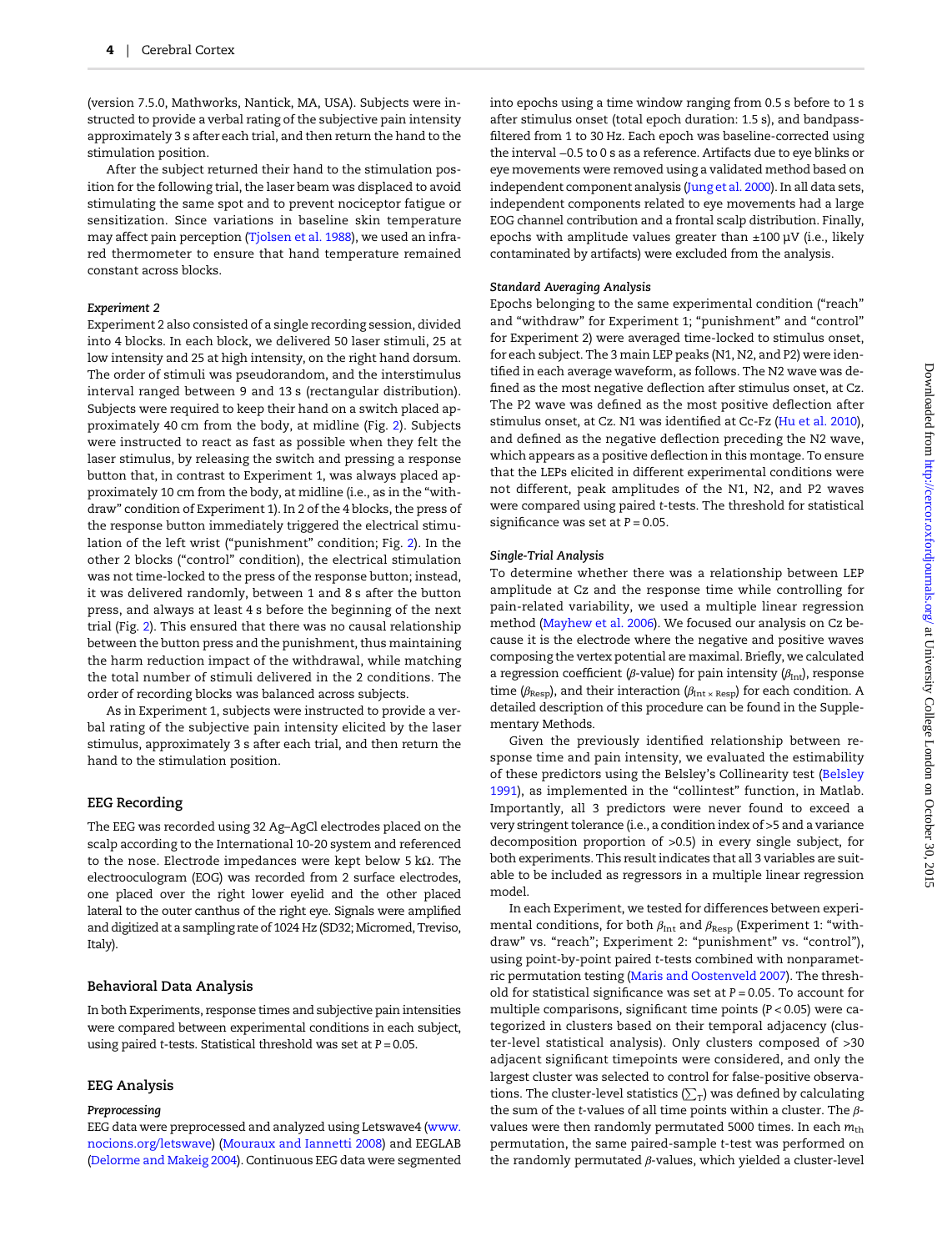<span id="page-4-0"></span>statistics  $\sum_{\rm T}^*(m)$ . Permutation distributions  ${\rm D}(\sum_{\rm T})$  of the clusterlevel t-statistics were obtained from all  $\sum^*_T(m)$ , and the two-tailed P-value  $P_T$  was obtained by locating the observed  $\sum_T$  under the permutation distribution  $\mathsf{D}(\sum_\mathrm{T})$ for each cluster.

# Results

#### Experiment 1

#### Behavioral Results

In all subjects, laser stimuli elicited a clear sensation of pinprick pain, related to the activation of Aδ fibers [\(Bromm and Treede](#page-8-0) [1984\)](#page-8-0). Pain ratings and response times for each condition are shown in Figure 3. As expected, both pain ratings (reach:  $4.3 \pm 1.2$ ; withdraw:  $4.5 \pm 1.2$ ;  $P = 0.29$ ) and response times (reach:  $805 \pm 182$  ms; withdraw:  $802 \pm 199$  ms;  $P = 0.84$ ) were matched between conditions. Similar results were obtained when examining reaction times [\(Supplementary Results](http://cercor.oxfordjournals.org/lookup/suppl/doi:10.1093/cercor/bhv149/-/DC1)).

#### LEP Waveforms

Grand average waveforms of the LEPs obtained in the 2 experimental conditions are shown in Figure [4.](#page-5-0) The amplitudes of the main LEP waves were not different in the reach and withdraw conditions (N1:  $P = 0.81$ ; N2:  $P = 0.072$ ; P2:  $P = 0.91$ ). The corresponding scalp topographies in the reach and withdraw conditions were also remarkably similar. The negative (N2) and positive (P2) waves of the vertex potential were maximal at the scalp vertex (electrode

Cz). The N2 wave extended bilaterally toward temporal regions, whereas the P2 was more centrally distributed (Fig. [4\)](#page-5-0).

#### Single-Trial Analysis

Figure [4](#page-5-0) shows the time course of the coefficients of the intensity and response time regressors ( $\beta_{\text{Int}}$  and  $\beta_{\text{Resp}}$ , respectively), for the reach and withdraw conditions. These coefficients reflect whether the trial-by-trial variability of the LEP amplitude was able to predict the subjective pain intensity  $(\beta_{\text{Int}})$  and the response time ( $\beta_{\text{Resp}}$ ). The  $\beta_{\text{Int}}$  for reach and withdraw conditions were not significantly different. Indeed, the  $\beta_{\text{Int}}$  showed a significant negative relationship between the LEP amplitude and intensity ratings in the N1 and N2 time windows (P < 0.05), both in the withdraw and in the reach conditions. Similarly, the scalp topographies of the peak value of  $\beta_{\rm Int}$  were not different: They were maximal at the midline (Cz) and at the central electrodes contralateral to the stimulated hand (C3), and extended bilaterally toward the temporal regions.

The  $\beta_{\text{Resp}}$  showed a significant positive relationship between the LEP amplitude and response times in the N1 and N2 time windows (P < 0.05), and a negative relationship in the P2 time window (P < 0.05). Crucially, the  $\beta_{\text{Resp}}$  in the reach and withdraw conditions were significantly different—the trial-by-trial variability of LEP amplitude better predicted response times in the withdraw condition than in the reach condition  $(P < 0.05$ ; Fig. [4](#page-5-0), lower panel). This difference was present in the time window corresponding to the latency of the N2 wave (176–207 ms, P < 0.05),



Figure 3. Behavioral results. Single-subject pain intensity ratings and response times for the experimental conditions of Experiments 1 (n = 20) and 2 (n = 22). Columns define group averages. ns: non-significant. Reaction time data are presented in [Supplementary Figure 1](http://cercor.oxfordjournals.org/lookup/suppl/doi:10.1093/cercor/bhv149/-/DC1).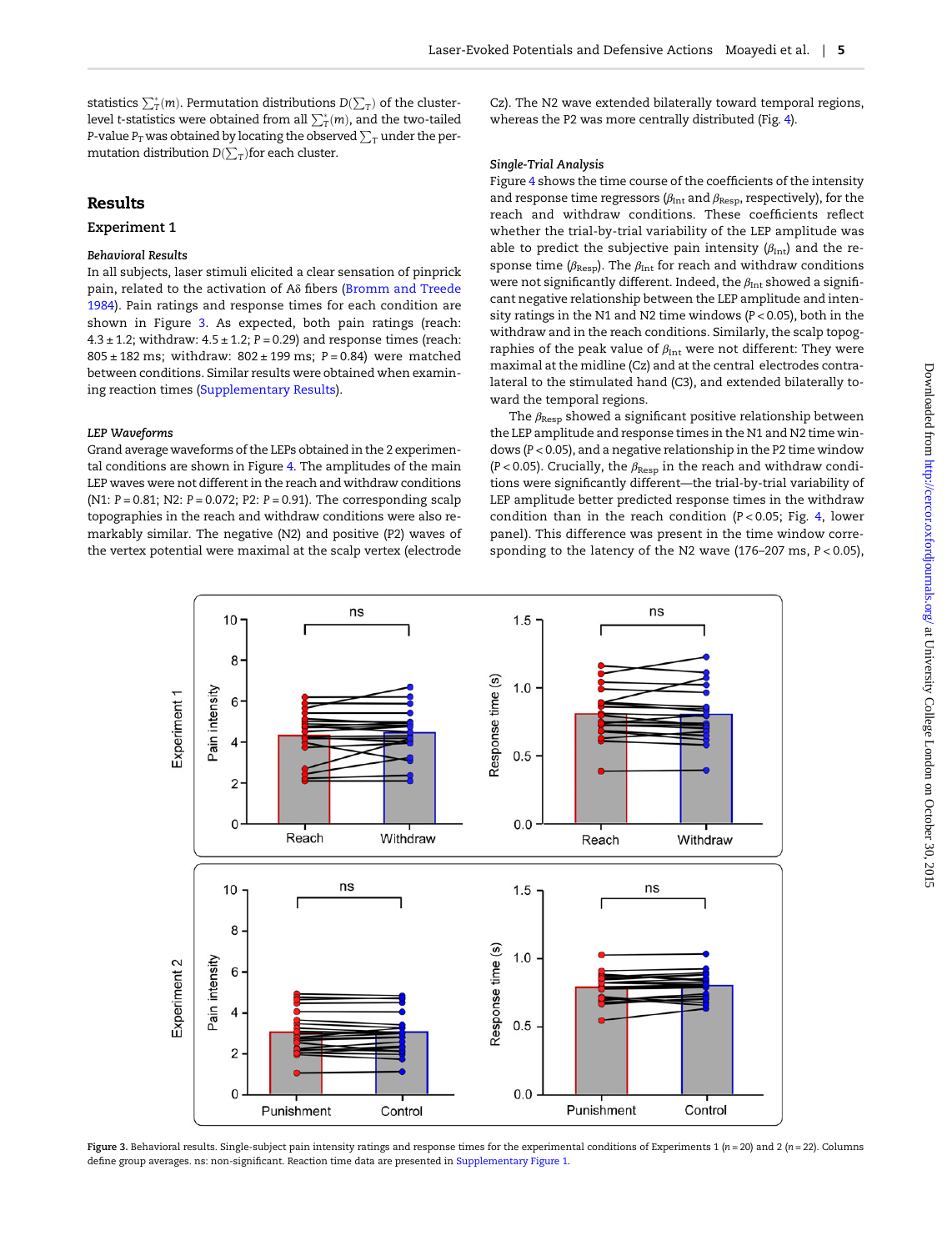<span id="page-5-0"></span>

Figure 4. Experiment 1. LEP waveforms and multiple linear regression results  $(n = 20)$ . Top panel: Group-level LEPs and scalp topographies. Note the similarity of responses in the "reach" and "withdraw" conditions. Middle panel: Time course of coefficients of the intensity regressor  $(\beta_{\rm Int})$  and peak scalp topographies. Note the similarity of the  $\beta_{\rm Int}$  waveforms and scalp topographies in the 2 conditions. Bottom panel: Time course of coefficients of the response time regressors  $(\beta_{\rm Resp})$  and peak scalp topographies. The lower waveform shows the T-values of the comparison between "reach" and "withdraw"  $\beta_{\text{Resp}}$ . Significance threshold (critical value,  $T = 2.10$ ) is shown by the red line. The inset shows the significant difference, using permutation testing (5000 iterations). Note that the only significant difference between the 2  $\beta_{\text{Resp}}$ (highlighted in gray) falls in the N2 time window. Note also the dissimilar scalp topography of the  $\beta_{\rm Resp}$  in the 2 conditions. Reaction time data are presented in [Supplementary Figure 2](http://cercor.oxfordjournals.org/lookup/suppl/doi:10.1093/cercor/bhv149/-/DC1).

but not in the time windows corresponding to the latency of the N1 and P2 waves. Similar results were obtained when examining reaction times ([Supplementary Results\)](http://cercor.oxfordjournals.org/lookup/suppl/doi:10.1093/cercor/bhv149/-/DC1).

## Experiment 2

#### Behavioral Results

In all subjects, laser stimuli elicited a clear sensation of pinprick pain. Pain ratings and response times for each condition are shown in Figure [3](#page-4-0). As expected, both pain ratings (punishment:  $3.0 \pm 1.1$ ; control:  $3.0 \pm 1.0$ ; P = 0.82) and response times (799  $\pm$  98 ms, control:  $785 \pm 105$ ,  $P = 0.10$ ) were matched between conditions. Similar results were obtained when examining reaction times ([Supplementary Results\)](http://cercor.oxfordjournals.org/lookup/suppl/doi:10.1093/cercor/bhv149/-/DC1).

#### LEP Waveforms

Grand average waveforms of the LEPs obtained in the 2 experimental conditions are shown in Figure [5.](#page-6-0) The amplitudes of the main LEP waves were not different in the punishment and control conditions (N1: P = 0.27; N2: P = 0.63; P2: P = 0.93). The corresponding scalp topographies in the punishment and control conditions were also remarkably similar. The N2 and P2 waves were maximal at the scalp vertex (electrode Cz). The N2 extended bilaterally toward temporal regions, whereas the P2 was more centrally distributed (Fig. [5](#page-6-0)).

#### Single-Trial Analysis

Figure [5](#page-6-0) shows the time course of the coefficients of the intensity and response time regressors ( $\beta_{\text{Int}}$  and  $\beta_{\text{Resp}}$ , respectively) for the punishment and control conditions. The  $\beta_{\text{Int}}$  for punishment and control conditions were not significantly different. Indeed, the  $\beta_{\text{Int}}$  showed a significant negative relationship between the LEP amplitude and intensity ratings in the N1 and N2 time windows (P < 0.05). There was also a positive relationship between the  $\beta_{\text{Int}}$  in the P2 time window (P < 0.05). The scalp topographies of the peak value of  $\beta_{\rm Int}$  were similar: They were maximal at the midline (Cz) and at the central electrodes contralateral to the stimulated hand (C3), and extended bilaterally toward the temporal regions.

The  $\beta_{\text{Resp}}$  showed a significant positive relationship between the LEP amplitude and response times in the N1 and N2 time windows (P < 0.05), and a negative relationship in the P2 time window (P < 0.05). The scalp topographies of the peak values of the  $\beta_{\rm Resp}$ were similar, although their magnitude was clearly different (Fig. [5\)](#page-6-0). Indeed, the trial-by-trial variability of LEP amplitude better predicted response times in the control condition than in the punishment condition (corrected P < 0.05; Fig. [5](#page-6-0), lower panel). This difference was only present in a time window corresponding to the latency of the N1 and N2 wave (146–202 ms, P < 0.05), but not in the time window corresponding to the latency of the P2 wave. Similar results were obtained when examining reaction times ([Supplementary Results\)](http://cercor.oxfordjournals.org/lookup/suppl/doi:10.1093/cercor/bhv149/-/DC1).

# Discussion

We have provided answers to critical questions regarding the functional significance of the vertex potentials elicited by nociceptive laser stimuli. Our study is the first, to our knowledge, to show that the laser-evoked negative vertex wave (N2) is not simply a by-product of detecting salient stimuli. Rather, it includes neural activities important for the initiation and the execution of cortically mediated defensive actions. This conclusion was based on analyzing 2 key attributes that distinguish defensive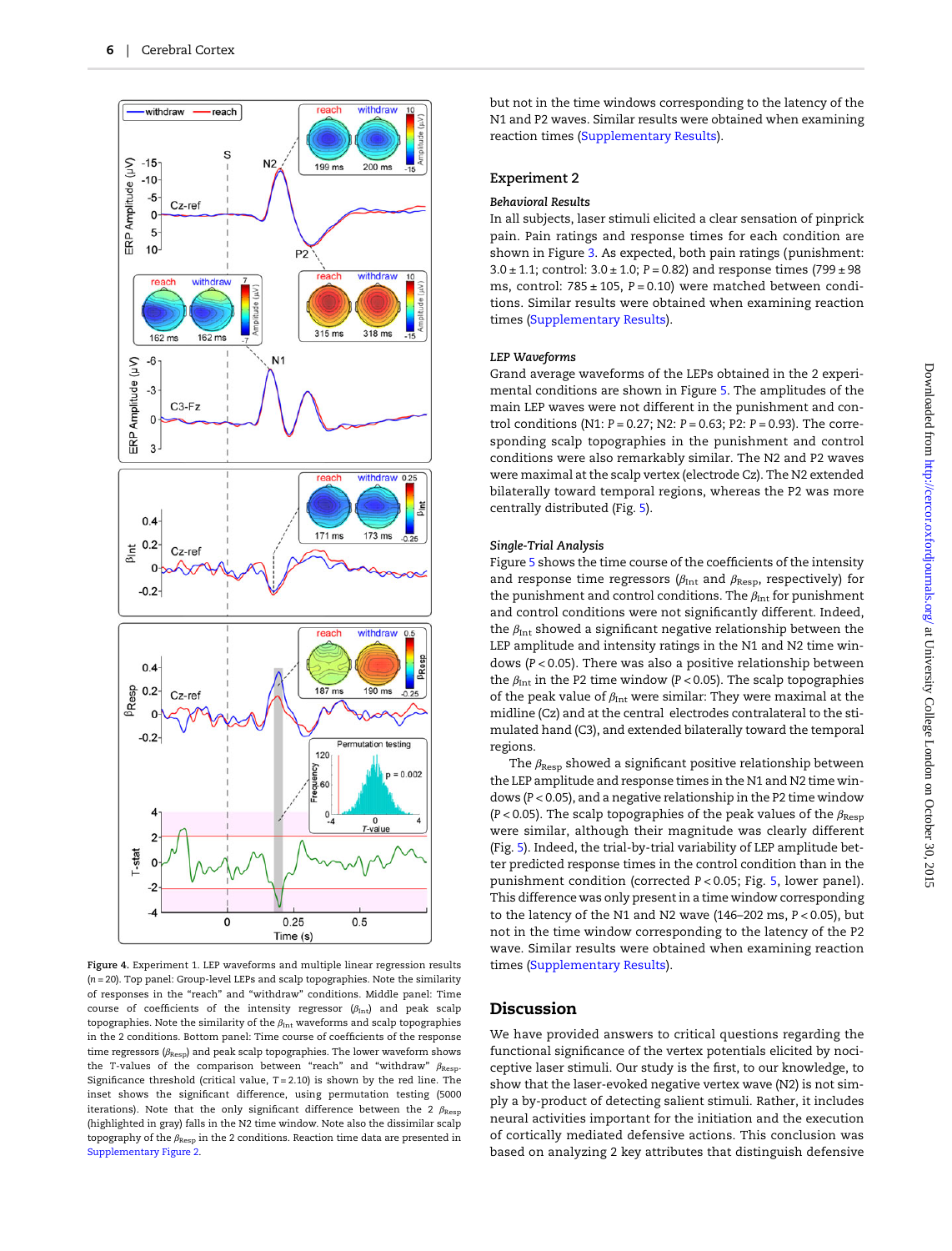<span id="page-6-0"></span>

Figure 5. Experiment 2. LEP waveforms and multiple linear regression results (n = 22). Top panel: Group-level LEPs and scalp topographies. Note the similarity of responses in the "punishment" and "control" conditions. Middle panel: Time course of coefficients of the intensity regressor  $(\beta_{\rm Int})$  and peak scalp topographies Note the similarity of the  $\beta_{\rm Int}$  waveforms and scalp topographies in the 2 conditions. Bottom panel: Time course of coefficients of the response time regressors ( $\beta_{\text{Resp}}$ ) and peak scalp topographies. The lower waveform shows the Tvalues of the comparison between "punishment" and "control"  $\beta_{\text{Resp}}$ . Significance threshold (critical value,  $T = 2.08$ ) is shown by the red lines. The inset shows the significant difference, using permutation testing (5000 iterations). Note that the only significant difference between the 2  $\beta_{\rm Resp}$  (highlighted in gray) falls in the N1 and N2 time windows. Note that the scalp topographies of the  $\beta_{\text{Resp}}$  in the "control" and "punishment" conditions are similar, despite the difference in amplitudes. Reaction time data are presented in [Supplementary Figure 3.](http://cercor.oxfordjournals.org/lookup/suppl/doi:10.1093/cercor/bhv149/-/DC1)

actions from other types of actions: Spatial organization for withdrawal (Experiment 1), and association with harm reduction (Experiment 2). Based on these criteria, we conclude that the laserevoked vertex potential is important for "defensive agency."

Our experiments yielded 2 main findings. First, the N2 wave better predicts how rapidly individuals perform a defensive movement compared with a non-defensive movement (Fig. [4\)](#page-5-0). Importantly, even the reaction time (i.e., onset of the movement) is better predicted by the N2 amplitude in a defensive context ([Supplemen](http://cercor.oxfordjournals.org/lookup/suppl/doi:10.1093/cercor/bhv149/-/DC1)[tary Fig. 2\)](http://cercor.oxfordjournals.org/lookup/suppl/doi:10.1093/cercor/bhv149/-/DC1). Therefore, the strength of the relationship between N2 amplitude and movement speed is dictated by the extent to which the task includes a functional response to threat. This threat-specificity is further demonstrated by our second finding: When a punishment consisting of an intense and aversive electrical shock is triggered by the withdrawal movement, thus strongly reducing its defensive value, the relation between the N2 wave and the speed of the subsequent movement is reduced (Fig. 5). These results provide, for the first time, important insights regarding the function of the laser-evoked vertex potential. In particular, they suggest that some of the neural activities reflected by the vertex potential play a significant integrative role, bridging the detection of threat to appropriate defensive actions.

# N2 Wave Amplitude Predicts Perceived Intensity and Reaction Times

The vertex potential, first described over 60 years ago, is the largest synchronization of neural activity observed in the human brain of a healthy, awake individual ([Bancaud et al. 1953](#page-8-0); [Walter](#page-9-0) [1964](#page-9-0)). Despite intense study of the rules defining the criteria by which a sensory event elicits a vertex potential, the function of this signal has yet to be understood. Specifically, the nervous system is tuned to detect salient changes in the sensory environment, such as modality changes and increases in stimulus intensity [\(Valentini et al. 2011;](#page-9-0) [Ronga et al. 2013\)](#page-9-0). Nonetheless, the understanding of these rules does not provide information about the mechanisms through which the vertex potential affects behavior.

Here, we showed that the laser-evoked N2 vertex wave predicts both the reaction times and the response times of a defensive motor action (Figs [4](#page-5-0) and 5; [Supplementary Figs 2 and 3](http://cercor.oxfordjournals.org/lookup/suppl/doi:10.1093/cercor/bhv149/-/DC1)). Three relevant correlations have been identified in previous studies. First, there is a relationship between the trial-by-trial variation in the vertex potential amplitude and reaction times ([Donchin and Lindsley 1966;](#page-8-0) [Wilkinson and Morlock 1967;](#page-9-0) [Wastell and Kleinman 1980](#page-9-0)). Second, there is a well-established relation between reaction times and perceived stimulus intensity, with higher intensities being related to shorter reaction times (e.g., [Cattell 1886;](#page-8-0) [Piéron 1914;](#page-8-0) [Angel 1973;](#page-8-0) [Arendt-Nielsen](#page-8-0) [and Bjerring 1988\)](#page-8-0). Third, perceived stimulus intensity is proportional to vertex potential amplitude (e.g., [Diamond 1964](#page-8-0); [Giblin](#page-8-0) [1964;](#page-8-0) [Iannetti et al. 2008;](#page-8-0) [Hu et al. 2014\)](#page-8-0). Importantly, previous studies investigating the relationship between reaction times and vertex potential amplitude did not attempt to separate these various inter-related components, nor did they account for the valence of the movement outcome. In particular, no previous study, to our knowledge, has investigated the relationship between vertex potential amplitude and movement parameters, after controlling for the effects of perceived intensity. We used a multiple regression approach to account for these interactions. By controlling for (1) perceived stimulus intensity and (2) the interaction between perceived intensity and response time, we were able to identify the unique portions of trial-by-trial variance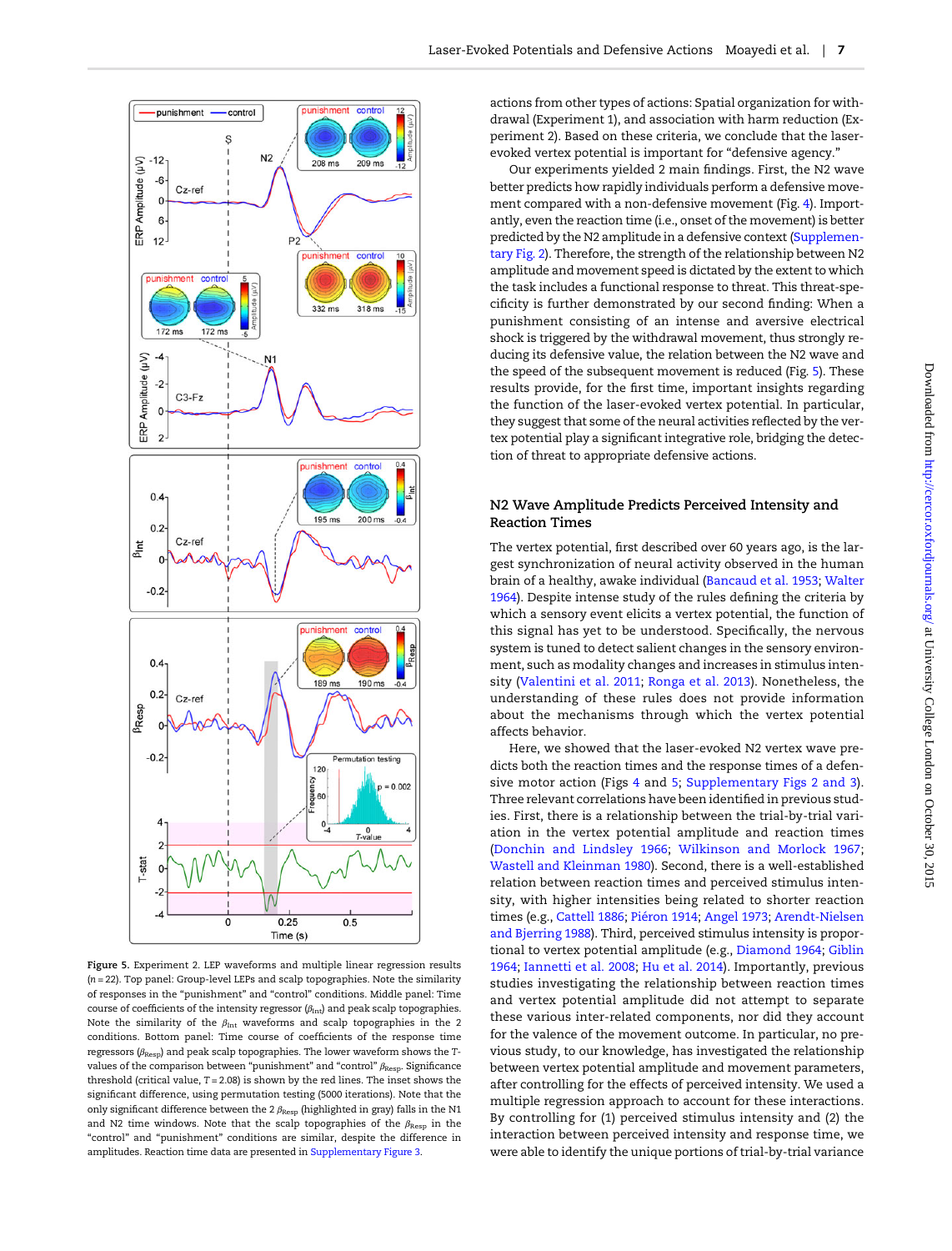that can be explained by perceived pain intensity  $(\beta_{\rm Int})$  and by response time  $(\beta_{\text{Resp}})$ . Furthermore, by manipulating the defensive meaning of the movement, we were able to test whether the laser-evoked vertex potential encodes the kinematics of the movement or its behavioral outcome.

#### The N2 Wave Is Specifically Tuned to Parameters of Threat-Related Movements

We hypothesized that the vertex potential is related to the execution of defensive motor actions. Therefore, we investigated the trial-by-trial relationship between LEP amplitude and response time of 3 types of movements with different defensive values.

In Experiment 1, we explored 2 different movements: A withdrawal and a reach. Although both movements are clearly goaldirected (i.e., the subject must press a button at a target location), only the withdrawal movement closely resembles natural movements related to the defense of the body ([Graziano 2008](#page-8-0)). In contrast, the reaching movement involves approach to an external object—a direction of movement that characterizes instrumental actions with the external world, as opposed to withdrawal from it ([Jeannerod 1988\)](#page-8-0). In other words, withdrawal is a spatially organized motor response, aiming to defend the body, and is elicited by salient stimuli that represent potential threats ([Graziano 2006](#page-8-0)). Such defensive movements take into account the location and trajectory of proximal objects, the body region that is threatened, and various other stimulus properties ([Cooke and Graziano 2003](#page-8-0)). There is strong, causal evidence that the spatial and kinematic patterns of such movements are represented in the frontal lobes, and particularly the premotor cortex ([Cooke and Graziano 2004\)](#page-8-0). We found that the speed of a goal-oriented movement is predicted by the amplitude of the preceding N2 wave, but that this relation is significantly stronger for withdrawal than for reaching movements (Fig. [5\)](#page-6-0).

We took care that both response times and subjective pain intensities were matched across conditions (Fig. [3\)](#page-4-0). Given that we sought to match response times, the trajectory distance to the reach and withdraw targets was different. Thus, Experiment 1 involved comparing withdrawal and reaching movements with rather different kinematics. To address this limitation, in Experiment 2, we had subjects perform the exact same movement, but we altered the affective value of the movement. Specifically, in one condition, we paired the movement with a punishment (Fig. [2](#page-2-0)). By this means, we introduced a difference between conditions in the defensive value of a single movement. We found that, in the punishment condition, the relationship between the N2 wave and the withdrawal was reduced, relative to the control condition (Fig. [5](#page-6-0)).

Interestingly, the scalp distribution of the relation between N2 wave amplitude and response time differed between defensive movement and control movement (Experiment 1, Fig. [4\)](#page-5-0). The scalp maps for the withdrawal condition showed a single maximum at the vertex, whereas that for the reach condition showed 2 symmetrical maxima at the centro-parietal electrodes. This observation suggests that the execution of defensive actions might be related to the activity of a specific set of neural generators contributing to the N2 wave of the vertex potential. Whether the difference in  $\beta_{\text{Resp}}$  between defensive and non-defensive actions reflects neural activities directly implicated in planning and initiating defensive movements, or whether it somehow facilitates downstream neural activities that plan and initiate those movements, is an open question.

Notably, the interpretation that it is the defensive context that modulated the ability of the N2 wave amplitude to predict a

subsequent movement is further supported by the finding that the N2 wave amplitude predicts not only the response time (Figs [4](#page-5-0) and [5](#page-6-0)), but also the reaction time of the movement ([Sup](http://cercor.oxfordjournals.org/lookup/suppl/doi:10.1093/cercor/bhv149/-/DC1)[plementary Figs 2 and 3\)](http://cercor.oxfordjournals.org/lookup/suppl/doi:10.1093/cercor/bhv149/-/DC1). In our study, the reaction time represents the time it takes the subject to release the switch to perform the required movement—i.e., the movement has not yet occurred. Therefore, the observation that both reaction and response times are predicted by the trial-by-trial variability of the N2 amplitude suggests that a subset of the neural activities reflected in the vertex potential is related to the motor planning of defensive actions.

## A Putative Model: Defensive Motor Actions Are Driven by Mid-Cingulate Cortex–Premotor Connections

The observed relationship between the N2 wave amplitude and the response time of a subsequent defensive movement suggests that some of the neural generators of the vertex potential might overlap with neural circuitry mediating the planning of defensive motor actions. Among the generators contributing to the N2 wave is the mid-cingulate cortex [MCC, based on the nomenclature proposed by [Vogt \(2009\)](#page-9-0); previously labeled as ACC, e.g., [Rios](#page-9-0) [et al. 1999](#page-9-0); [Garcia-Larrea et al. 2003](#page-8-0)]. It has been proposed that the MCC serves as a hub between affective processing and motor planning [\(Vogt and Sikes 2009](#page-9-0); [Shackman et al. 2011;](#page-9-0) [Morrison et al. 2013](#page-8-0); [Perini et al. 2013](#page-8-0)). Support for the concept of an "affective premotor cingulate" comes from several converging lines of evidence. For example, escape-related neurons have been found in monkeys, in a region analogous to the human MCC ([Iwata et al. 2005\)](#page-8-0), and surgical ablation of the MCC increases the escape threshold to nociceptive stimulation [\(Pastoriza et al. 1996;](#page-8-0) [Donahue et al. 2001\)](#page-8-0). Furthermore, the MCC is the only cingulate region to receive input from the spinothalamic tract [\(Dum et al.](#page-8-0) [2009\)](#page-8-0), and has direct projections to cortical motor regions and motoneurons in the brainstem and the spinal cord [\(Dum and](#page-8-0) [Strick 1992\)](#page-8-0). Furthermore, the MCC is strongly connected with the premotor cortex ([Beckmann et al. 2009\)](#page-8-0), a region that has been shown to initiate defensive motor actions ([Cooke and](#page-8-0) [Graziano 2003\)](#page-8-0). These connections might provide a neural substrate for the stronger  $\beta_{\mathrm{Resp}}$  in conditions entailing the execution of a defensive movement.

It is important to note that, given the intrinsic limitations of source analysis of scalp EEG signals [\(Mouraux and Iannetti](#page-8-0) [2008](#page-8-0)), it is difficult to reliably identify the source of a widespread wave such as the N2. Therefore, we cannot rule out the contribution of neural activity arising from other midline structures such as the supplementary motor area, the pre-supplementary motor areas, and other subregions of the cingulate cortex.

In conclusion, we investigated the relationship between the vertex potential amplitude and defensive motor actions in a simple manual response task. Our results demonstrate that the laser-evoked N2 vertex wave reflects neural activities important for planning and initiating defensive actions.

# Supplementary Material

[Supplementary material can be found at: http://www.cercor.](http://cercor.oxfordjournals.org/lookup/suppl/doi:10.1093/cercor/bhv149/-/DC1) [oxfordjournals.org/](http://cercor.oxfordjournals.org/lookup/suppl/doi:10.1093/cercor/bhv149/-/DC1).

# Funding

G.D.I. acknowledges the support of The Wellcome Trust. M.M. has a Fellowship Award from the Canadian Institutes of Health Research and the IASP Scan|Design International Trainee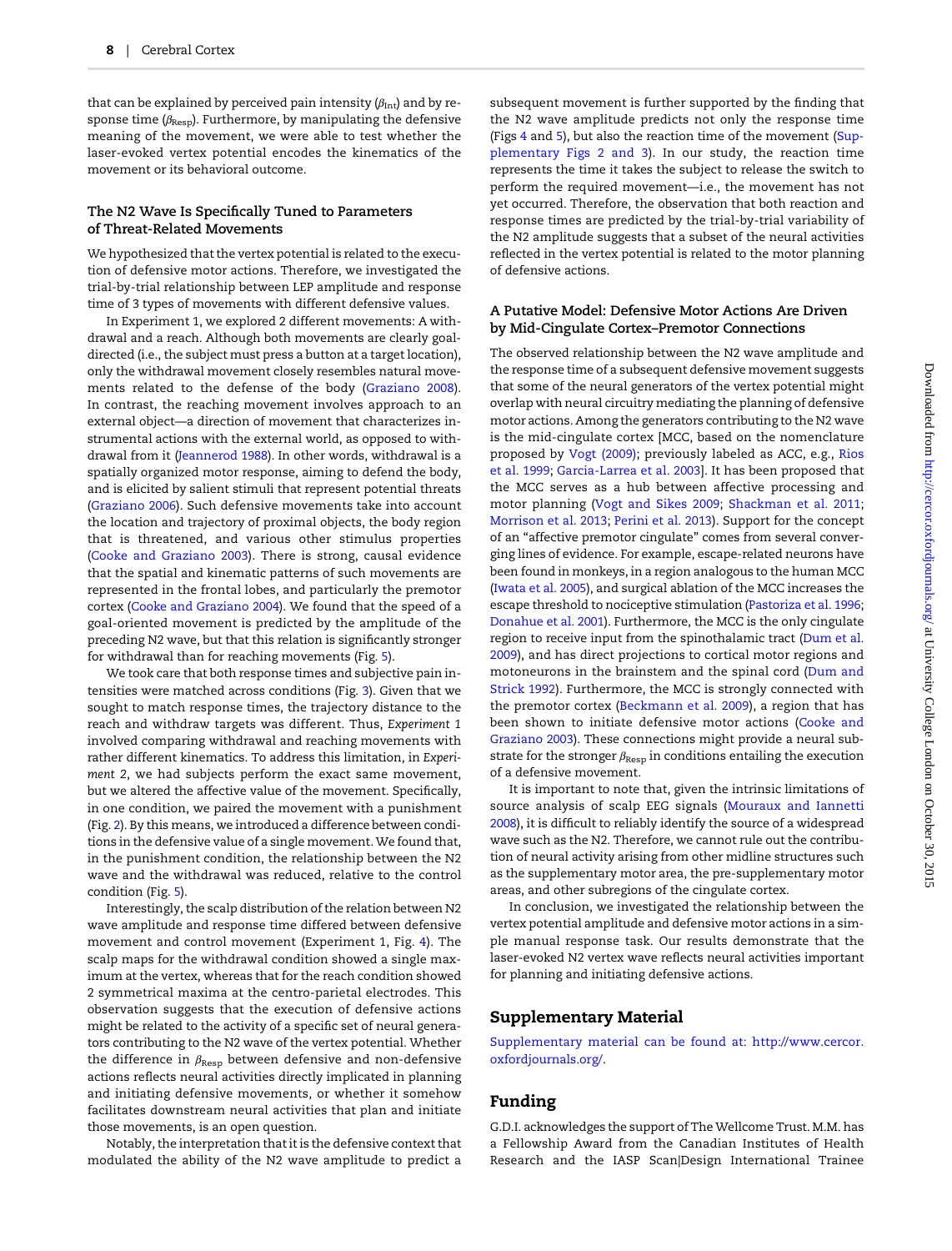<span id="page-8-0"></span>Fellowship. P.H. is supported by ERC Advanced Grant HUMVOL, and by an ESRC Professorial Fellowship. Funding to pay the Open Access publication charges for this article was provided by The Wellcome Trust.

# Notes

We thank Dr Flavia Mancini and Mr Rory Bufacchi for their excellent comments on earlier versions of this manuscript, and Dr Irene Ronga for setting up the data collection. Conflict of Interest: None declared.

# References

- Angel A. 1973. Input-output relations in simple reaction time experiments. Q J Exp Psychol. 25:193–200.
- Arendt-Nielsen L, Bjerring P. 1988. Reaction times to painless and painful CO<sub>2</sub> and argon laser stimulation. Eur J Appl Physiol Occup Physiol. 58:266–273.
- Bancaud J, Bloch V, Paillard J. 1953. Contribution E.E.G. à l'étude des potentiels évoqués chez l'homme au niveau du vertex. Rev Neurol. 89:399–418.
- Beckmann M, Johansen-Berg H, Rushworth MF. 2009. Connectivity-based parcellation of human cingulate cortex and its relation to functional specialization. J Neurosci. 29: 1175–1190.
- Belsley DA. 1991. A guide to using the collinearity diagnostics. Computer Sci Econ Manage. 4:33–50.
- Bromm B, Treede RD. 1984. Nerve fibre discharges, cerebral potentials and sensations induced by  $CO<sub>2</sub>$  laser stimulation. Hum Neurobiol. 3:33–40.
- Carmon A, Mor J, Goldberg J. 1976. Evoked cerebral responses to noxious thermal stimuli in humans. Exp Brain Res. 25: 103–107.
- Cattell JM. 1886. The influence of the intensity of the stimulus on the length of the reaction time. Brain. 8:512–515.
- Cooke DF, Graziano MS. 2003. Defensive movements evoked by air puff in monkeys. J Neurophysiol. 90:3317–3329.
- Cooke DF, Graziano MS. 2004. Sensorimotor integration in the precentral gyrus: polysensory neurons and defensive movements. J Neurophysiol. 91:1648–1660.
- Delorme A, Makeig S. 2004. EEGLAB: an open source toolbox for analysis of single-trial EEG dynamics including independent component analysis. J Neurosci Methods. 134:9–21.
- Denny-Brown D. 1966. The cerebral control of movement. Liverpool: Liverpool University Press. p. 222.
- Diamond SP. 1964. Input-output relations. Ann N Y Acad Sci. 112:160–171.
- Donahue RR, LaGraize SC, Fuchs PN. 2001. Electrolytic lesion of the anterior cingulate cortex decreases inflammatory, but not neuropathic nociceptive behavior in rats. Brain Res. 897:131–138.
- Donchin E, Lindsley DB. 1966. Average evoked potentials and reaction times to visual stimuli. Electroencephalogr Clin Neurophysiol. 20:217–223.
- Dum R, Levinthal D, Strick P. 2009. The spinothalamic system targets motor and sensory areas in the cerebral cortex of monkeys. J Neurosci. 29:14223–14235.
- Dum RP, Strick PL. 1992. Medial wall motor areas and skeletomotor control. Curr Opin Neurobiol. 2:836–839.
- Fruhstorfer H. 1971. Habituation and dishabituation of the human vertex response. Electroencephalogr Clin Neurophysiol. 30:306–312.
- Garcia-Larrea L, Frot M, Valeriani M. 2003. Brain generators of laser-evoked potentials: from dipoles to functional significance. Neurophysiol Clin. 33:279–292.
- Giblin DR. 1964. Somatosensory evoked potentials in healthy subjects and in patients with lesions of the nervous system. Ann N Y Acad Sci. 112:93–142.
- Graziano MS. 2006. The organization of behavioral repertoire in motor cortex. Ann Rev Neurosci. 29:105–134.
- Graziano MSA. 2008. The intelligent movement machine: an ethological perspective on the primate motor system. Oxford: Oxford University Press.
- Graziano MS, Cooke DF. 2006. Parieto-frontal interactions, personal space, and defensive behavior. Neuropsychologia. 44:845–859.
- Hu L, Cai MM, Xiao P, Luo F, Iannetti GD. 2014. Human brain responses to concomitant stimulation of Adelta and C nociceptors. J Neurosci. 34:11439–11451.
- Hu L, Mouraux A, Hu Y, Iannetti GD. 2010. A novel approach for enhancing the signal-to-noise ratio and detecting automatically event-related potentials (ERPs) in single trials. Neuroimage. 50:99–111.
- Iannetti GD, Hughes NP, Lee MC, Mouraux A. 2008. Determinants of laser-evoked EEG responses: pain perception or stimulus saliency? J Neurophysiol. 100:815–828.
- Iwata K, Kamo H, Ogawa A, Tsuboi Y, Noma N, Mitsuhashi Y, Taira M, Koshikawa N, Kitagawa J. 2005. Anterior cingulate cortical neuronal activity during perception of noxious thermal stimuli in monkeys. J Neurophysiol. 94:1980–1991.
- Jeannerod M. 1988. The neural and behavioural organization of goal-directed movements; vol. xii. Oxford, UK: Oxford University Press. p. 283.
- Jensen MP, Turner JA, Romano JM. 1994. What is the maximum number of levels needed in pain intensity measurement? Pain. 58:387–392.
- Jung TP, Makeig S, Humphries C, Lee TW, McKeown MJ, Iragui V, Sejnowski TJ. 2000. Removing electroencephalographic artifacts by blind source separation. Psychophysiology. 37:163–178.
- Legrain V, Iannetti GD, Plaghki L, Mouraux A. 2011. The pain matrix reloaded: a salience detection system for the body. Prog Neurobiol. 93:111–124.
- Maris E, Oostenveld R. 2007. Nonparametric statistical testing of EEG- and MEG-data. J Neurosci Methods. 164:177–190.
- Mayhew SD, Iannetti GD, Woolrich MW, Wise RG. 2006. Automated single-trial measurement of amplitude and latency of laser-evoked potentials (LEPs) using multiple linear regression. Clin Neurophysiol. 117:1331–1344.
- Morrison I, Perini I, Dunham J. 2013. Facets and mechanisms of adaptive pain behavior: predictive regulation and action. Front Hum Neurosci. 7:755.
- Mouraux A, Iannetti GD. 2008. Across-trial averaging of eventrelated EEG responses and beyond. Magn Reson Imaging. 26:1041–1054.
- Mouraux A, Iannetti GD. 2009. Nociceptive laser-evoked brain potentials do not reflect nociceptive-specific neural activity. J Neurophysiol. 101:3258–3269.
- Pastoriza LN, Morrow TJ, Casey KL. 1996. Medial frontal cortex lesions selectively attenuate the hot plate response: possible nocifensive apraxia in the rat. Pain. 64:11–17.
- Perini I, Bergstrand S, Morrison I. 2013. Where pain meets action in the human brain. J Neurosci. 33:15930–15939.
- Piéron H. 1914. Recherches sur les lois de variation des temps de latence sensorielles en fonction des intensités excitatrices. Ann Psychol. 20:17–96.